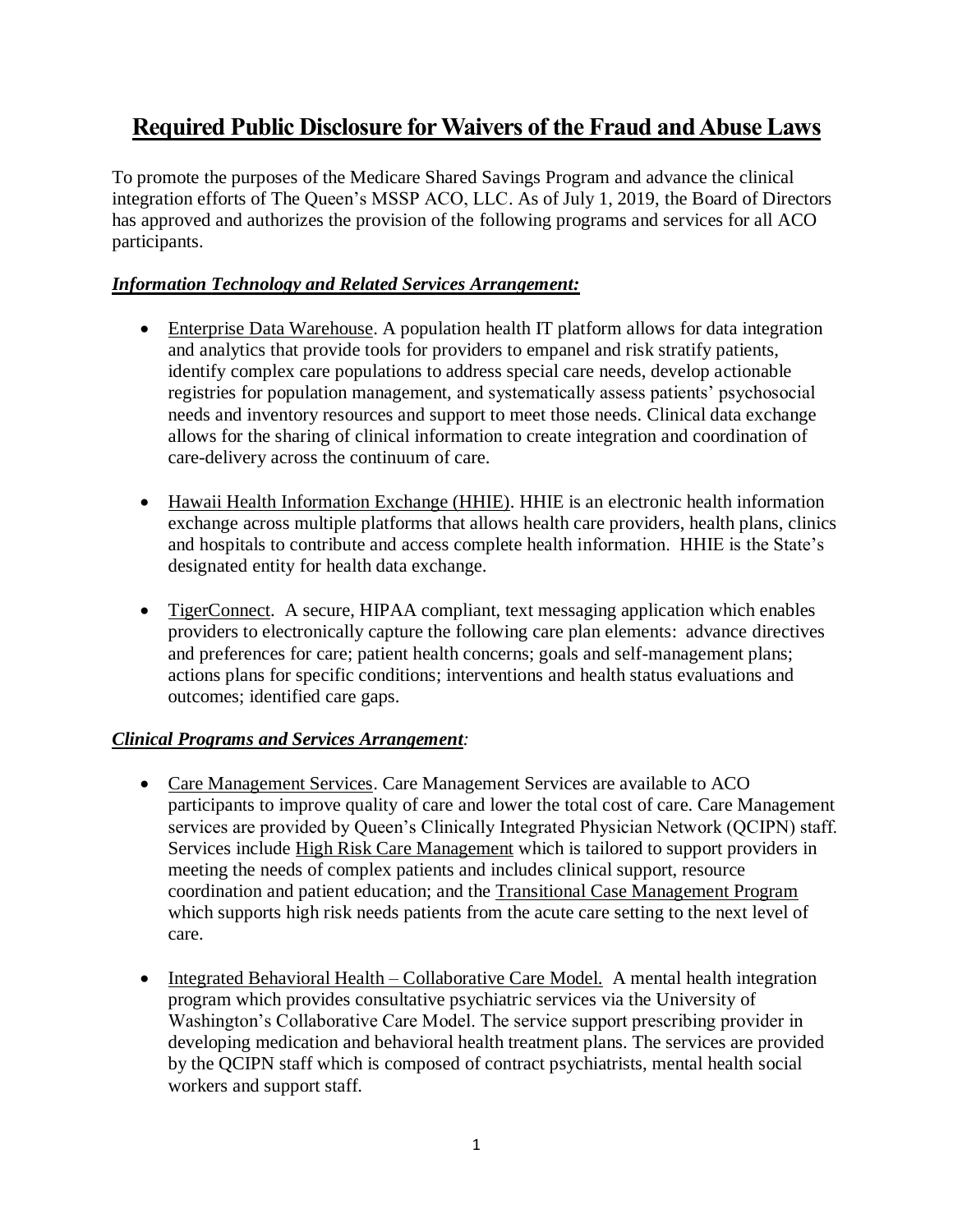- Integrated Behavioral Health Collaborative Care Model for Skilled Nursing and Long Term Care Facilities. Provides consultative psychiatric and care coordination support to improve access and quality of behavioral health care for patients. And aims to increase the competency level of staff/providers in SNF/LTC facilities via educational & case based learning. The SNF/LTC facilities involved in this program are ACO Affiliate Participants: Chinese Palolo Homes, Avalon (Hale Nani / Kalakaua Gardens) and Aloha Nursing.
- Advanced Care Planning Clinic. ACO sponsors through QCIPN staff a group ACP clinic with a palliative care RN facilitator and offers a home-based ACP program that includes a palliative care RN/LSW. Facilitates the appropriate completion and community distribution of advanced care planning forms to assure that patients' wishes will be honored.
- ACP Decisions Advanced Care Planning Videos & Resources. ACO Providers have access to over 200 ACP Decision videos in 20 languages. These shared-decision making tools offer patients and families education videos that accurately portray the medical conditions they face, explain their treatment options, and help them partner with their providers to plan for future medical care.
- Integrated Diabetes Management Program. This program is a multidisciplinary collaboration to improve access to limited endocrinology resources, promote diabetes health and wellness, and support providers in meeting the needs of their high-risk patients with diabetes. This program seeks to support treating providers in a patient-centered, integrated model of care, that includes: endocrinology consultation, disease specific education, medical management, behavioral health support and navigation.
- Integrated Comprehensive Medication Management. Creates an integrated pharmacy model to support tour primary care providers in providing comprehensive medication management for the highest risk, highest needs patients. A pharmacist is integrated into the care team to provide medication reconciliation for chronic conditions; a social worker will visit the patient to match prescribed medication to what is actually taken and serve as the coordinator between patient, PCP, specialist and pharmacist
- Community Palliative Care: Advanced Illness Management. This model was developed with Bristol Hospice and works to provide patients with advanced illness access to palliative care in the community. PCPs work with a multidisciplinary extended care team including RNs, social workers, chaplains, pharmacists, dieticians and care aides. QCIPN Clinical Care Team helps to assess and refer appropriate patients with guidance form the PCP, geriatrics/palliative care teams to insure the most appropriate level of care.
- Integrated Medical Nutrition Program. Creates a system of multidisciplinary collaboration to improve access to registered dietitian nutritionists (RDN) resources, promote nutrition health and wellness, and support providers in meeting the needs of our high risk patients in a team-based model of care. This program seeks to support the treating provider in a patient-centered, integrated, model of nutritional care that includes: